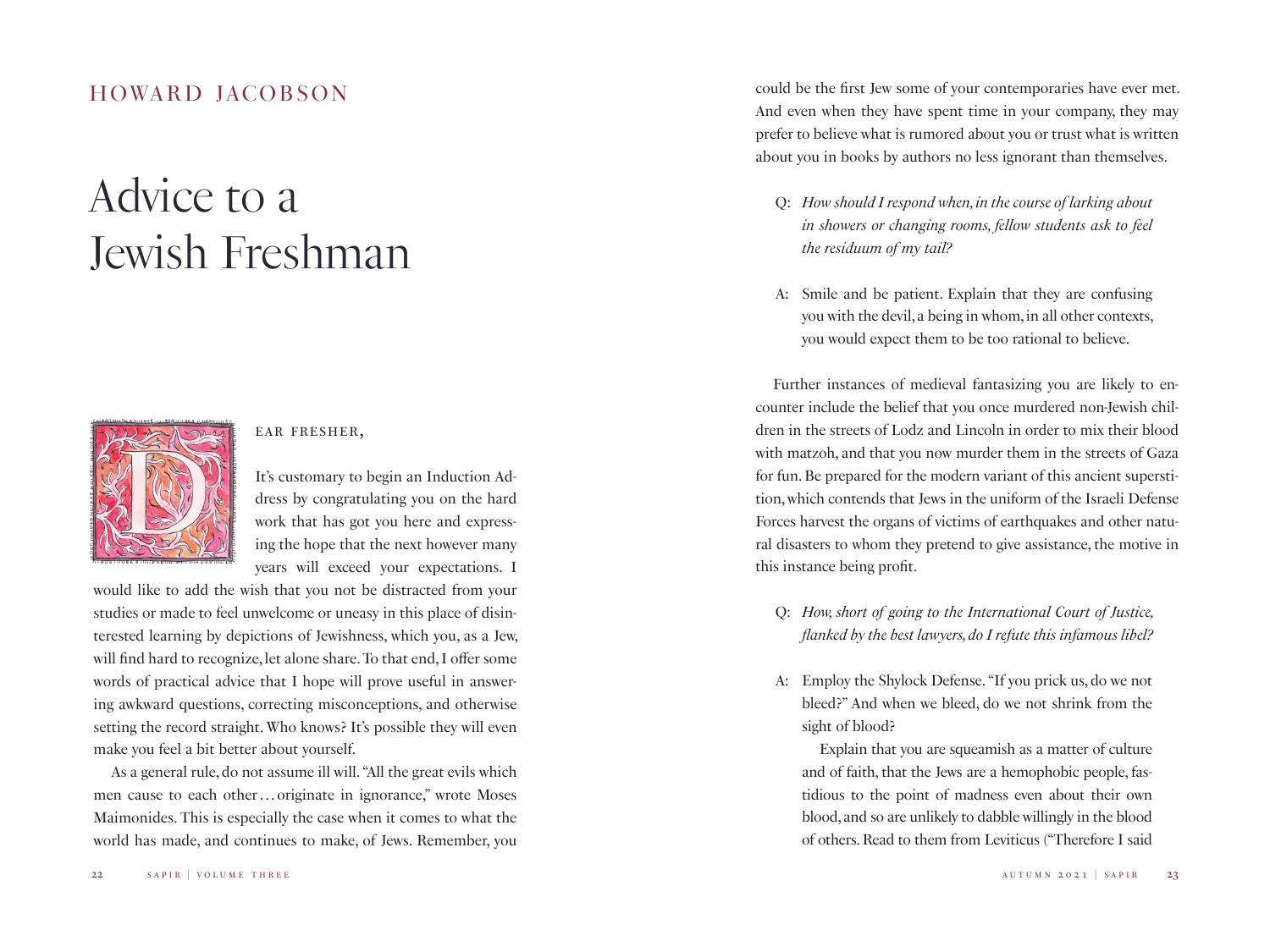unto the children of Israel, no soul of you shall eat blood") and then take them through as many of the Jewish dietary laws as you can remember. As for killing just for the fun of it—rest assured that as your fellows spend more time in your company, they will see how little Jews do just for fun.

You could, if you are so minded, remind your fellows that, though the Church of England has subsequently apologized for defaming Jews as child-killers, those making the same charge against the Israeli Defense Forces have not.

Thus, for the antisemite, do all roads lead to Israel. Ready yourself for the Holy Land cropping up frequently in campus conversation, demonstrations, social-science seminars, and even lectures, and take it as read that you will be suspected, should you take issue with anything you hear, of being in the pay of the Israeli state. Accusing Jews of being fifth columnists is, after all, no more controversial than accusing them of being rich. As someone I imagine to be Talmudic by culture and inclination, accustomed to intellectual disputatiousness, loving the arts of discrimination and fine distinction, and knowing that no argument is ever settled, you are going to find it strange that a university of all places should foster the idea that there is only one truth; but take heart from the fact that it isn't everybody who is not allowed to express an alternative view, only you.

- Q: *Are there then to be only two kinds of Jew? An apologetic Jew, or an enemy Jew? A Jew who says what his adversary says about Israel, or a Jew who lies to protect it?*
- A: Good question. Be prepared for the answer to shock you.

It might well be that you have never read a great deal about modern Israel, never been there or studied its recent history, and

But if there is one position, above all, that I entreat you not to adopt, it is that of a supine, conciliatory Jew who believes he can remain outside the fray.

never felt more than a sentimental attachment to the place. "One day, should the world again prove inhospitable to Jews, we might need it" is a precautionary sentiment that a good number of Jews own up to while not really believing it will ever come to that again. So the idea that you are working covertly for the State of Israel simply because you don't agree with one of your lecturers will strike you first as funny, then as sinister.

Faced with the alternatives of putting up with this obloquy or protesting your innocence, whereupon you can expect to face more obloquy still, I recommend that you follow the example of women's groups who demand the right to be believed when they complain of being importuned or harassed—it being up to them, and not their persecutors, what constitutes misogyny or abuse. Should a fellow student or lecturer accuse you of crying antisemitism for the sole purpose of silencing criticism of Israel, you must insist on your primary right to be believed.

## Q: *And say what?*

A: Tell them that to accuse Jews of cynically and promiscuously attributing antisemitism for their own gain is itself antisemitic—indeed doubly so. For it at once minimizes the crime of antisemitism and paints you as bearing false witness on no other evidence than that you are a Jew.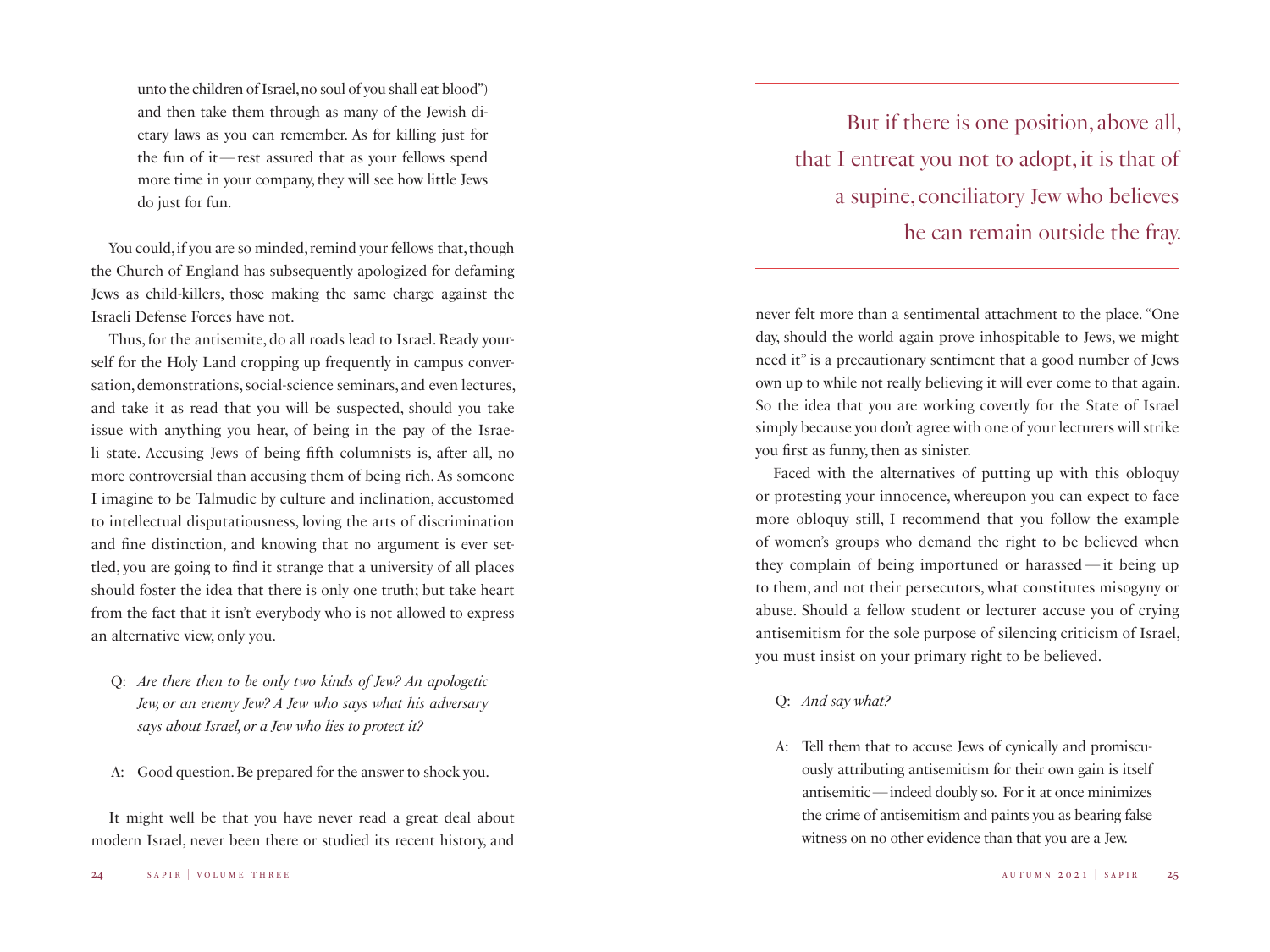No man is an island, entire of himself, and no Jew can escape from Jewish history untouched.

To make this point forcibly does not require that you defend or attack Israel. This is about you—the Jew who lies because that's what Jews do. Be warned: You will find it hard to keep attention focused precisely on that offense. Few can remain subtle in the face of persistent insult and mistrust. Willy-nilly you will be drawn into the politics and find yourself justifying actions that in other circumstances you would view with more circumspection. Or you will be tempted to do the opposite and wash your hands of the whole damned business. It is natural to vacillate between the two. But if there is one position, above all, that I entreat you not to adopt, it is that of a supine, conciliatory Jew who believes he can remain outside the fray. Here is what *not* to say:

*Why are you picking on me when your actual argument is with Israel? I am just a Jew standing on the other side of the street. I have no part of this.*

This implicitly concedes the case against Israel and, more than that, demeans you.

"We are not Israel," declared the Jewish comedian Sarah Silverman. Well, funnily enough, Sarah, we are. If you feel you are unfairly taking the flak for Israel, don't forget that Israel unfairly takes the flak for you. Whatever the truth of the charges made against it—that it is a racist, apartheid state, that it practices ethnic cleansing, that its true and only aim is genocide, etc., etc.—Israel would not be judged anything like so immoderately were it not a Jewish state with every past vilification of Jews burnt into its flesh.

View this the other way round and, no, you are not responsible for the actions of an administration you have not voted for and might not support. But the very fact that Jewishness is impugned the moment fighting between Israelis and Palestinians breaks out—that Jews are attacked around the world, that demonstrators will carry banners or march alongside others carrying banners that deny the Holocaust while wishing it had gone further—proves that Israel is not separable from Jews no matter how much you might want Jews to be separable from Israel. No man is an island, entire of himself, and no Jew can escape from Jewish history untouched. There is a word for what binds and has long bound Jews to Israel, whether any of us care for it or not. I see you looking quizzically at me. Could I possibly mean "Zionism"? Don't be alarmed. Zionism, yes.

"Zionism*."* In our time, few words are more misunderstood or maligned. So successfully has the campaign to discredit Zionism been that even you, a perplexed, inquiring, open-minded Jew, will on occasion feel uncomfortable in its presence. This discrediting has been the work of generations and many hands. Because it enables racism while appearing to root out racism, anti-Zionism has many adherents, some die-hard, some casual. It is an ideology that pretends to liberal modernity, its targets being imperialism, colonialism, exclusivism, and, because of its associations with America, capitalism. Its other target is the very longevity of the Jewish story. All practical applications apart, the word "Zionism" conjures the age-long fear of Jews, their secret conspiracies, their ambitions to undermine and control, the sinister pact they long ago made with the forces of darkness. *Zionism*. The very letters hiss with mouldering and virulent intent.

Q: *So what do I say to an anti-Zionist who insists he is not an antisemite and asserts that I am playing the "Jew card" only to silence legitimate criticism?*

A: This: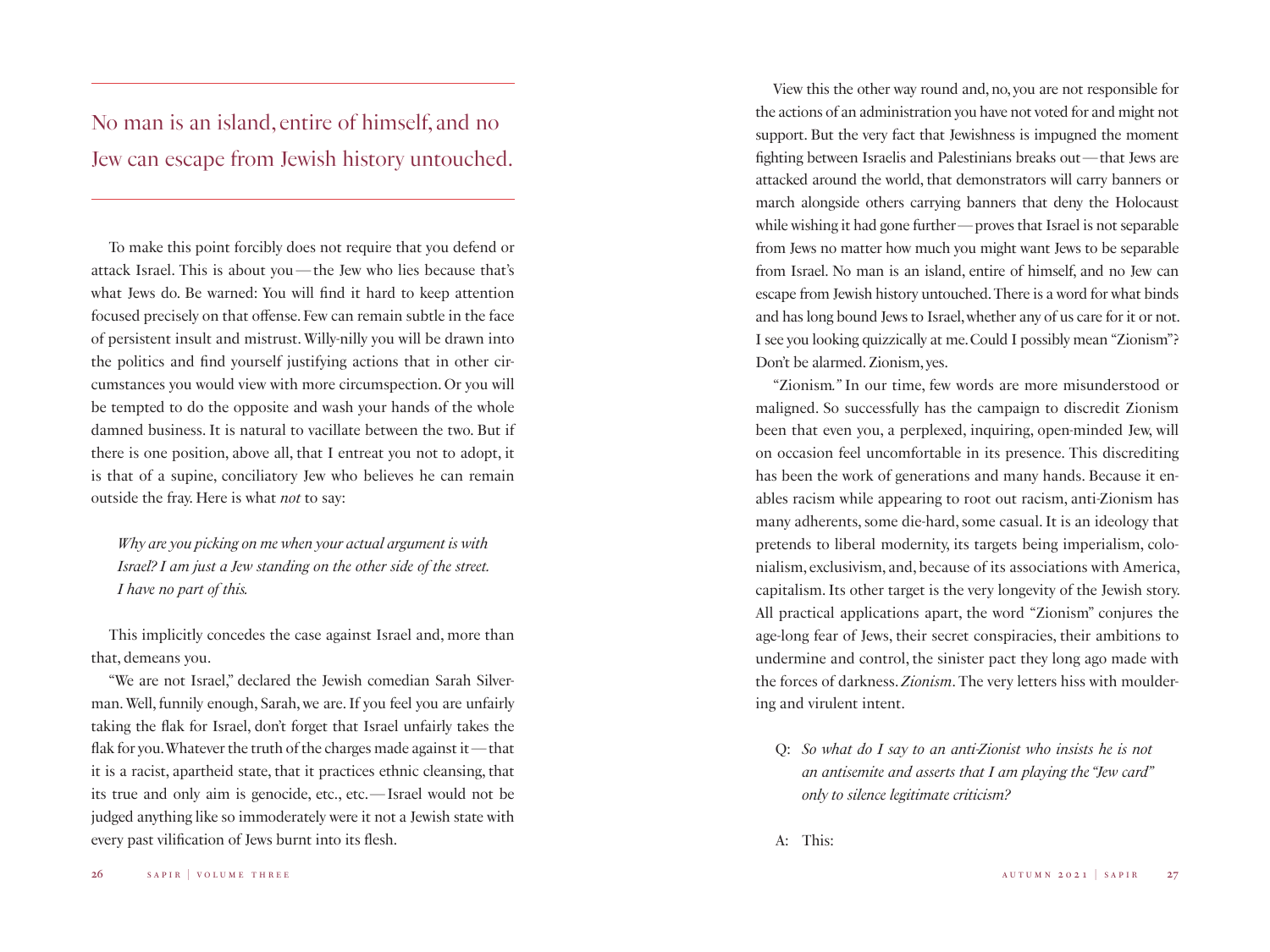1) My friend—and I will assume you are a friend of Jews because you go on saying you are, just not a friend of what happens to be a Jewish country—Israel is already the most criticized place in the world. If there are people trying to stop your criticisms, they are signally failing. So synonymous have the words "Israel" and "criticism" become that you rarely hear the former without the latter tagging along. "Criticismofisrael" is now one word. But much depends on what you mean by "criticism." "Israel is not a very nice place" is criticism. "Israel is the very pit of hell," is also criticism. You cannot expect whatever you say to go unquestioned simply because you call it criticism. And if I cannot criticize your criticism, it is you who are doing the silencing and I who am the silenced.

2) You have the right, nevertheless, to talk whatever irresponsible nonsense you choose about the country Israel without being labeled an antisemite. Zionism, however, is not a country or a system of government. Zionism is the expression of a people's soul: It is a longing and a necessity, a Utopian fantasy, an understanding of history, a solution, an act of reasoning, an act of despair, a prayer, a poem, and a song. Hate the poetry of my soul and you hate me.

Take time to talk to tyro anti-Zionists among your fellows and you will be astonished how little many of them know of the Zionist ideal that they confidently pronounce to be murderous and that they will, at a moment's notice, march and chant against. Taking it to be a species of military adventurism, some think it began in 1948. The ones with a marginally longer historical memory will go back to 1917. In the imaginations of both, the Zionist entity dropped out of a clear blue sky with the single colonialist intention

So synonymous have the words "Israel" and "criticism" become that you rarely hear the former without the latter tagging along. "Criticismofisrael" is now one word.

of seizing Palestinian territory and taking the life of any Palestinian who resisted it. In his last months as leader of the English Labour Party, Jeremy Corbyn (of whom you are likely to encounter campus acolytes) went on refusing to employ the widely accepted Working Definition of Antisemitism, from the International Holocaust Remembrance Alliance, because he believed it compromised his freedom to claim that Zionism was an "essentially racist endeavour." For the right to insist on Israel's criminality, not just in its present but from the very moment of its creation—and here he, too, was uneducated about origins and dates—he was willing to sink not only his leadership but also his party.

- Q: *How would you suggest I answer those loyal Corbynites*—*supposing I fall into amicable conversation with them*—*when they ask wherein, exactly, lies the wrongness of labeling Zionism "an essentially racist endeavour"?*
- A: It is unlikely, if you do fall into a discussion with them, that it will be amicable. Though I don't want to dissuade you from trying to make it so. As for answering their question, throw it right back at them. Ask, "Wherein lies the rightness?"

For there was no *essential* anything about Zionism. It had no essence. It comprised, over a long period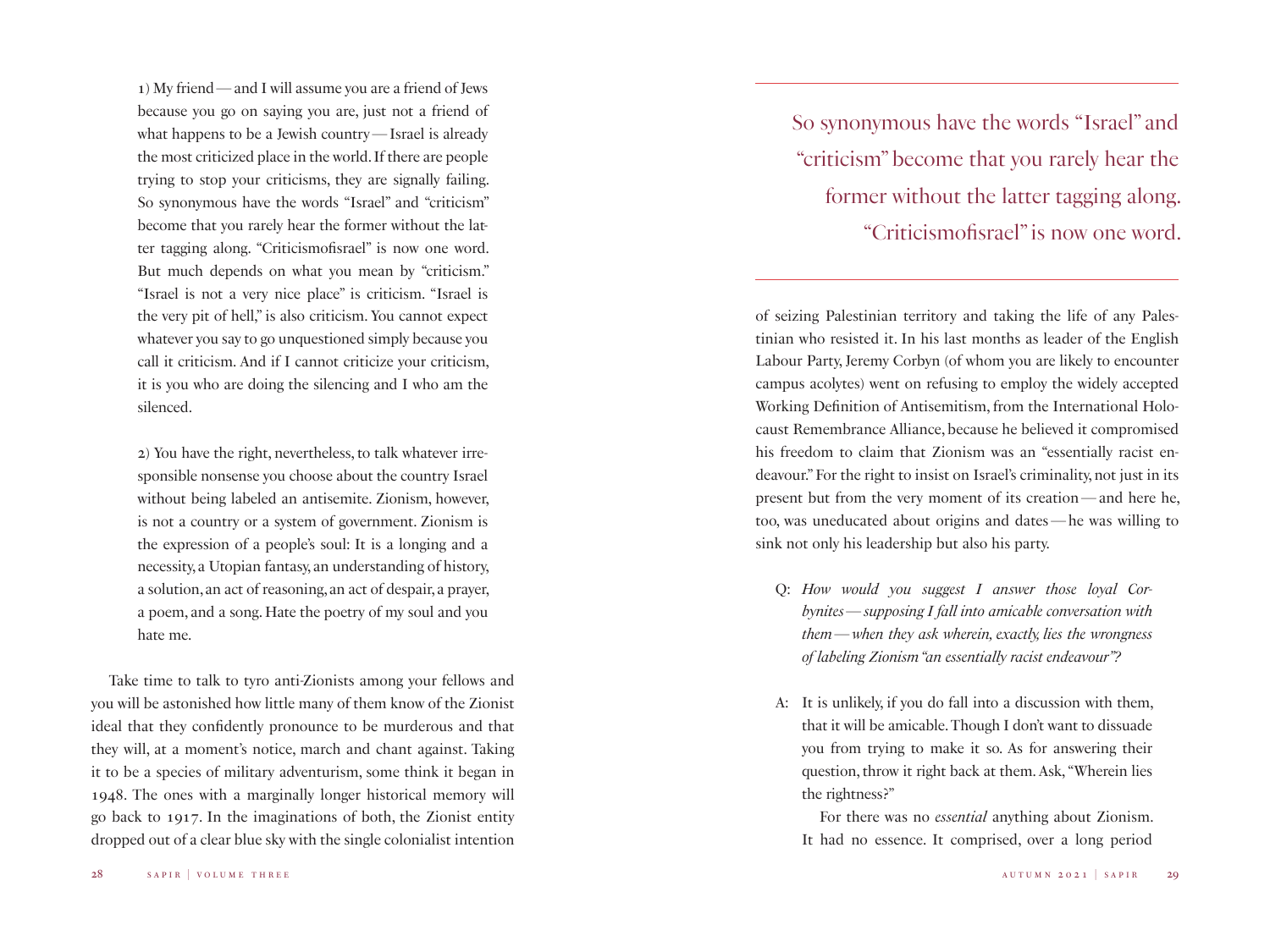By this reasoning, the Holocaust was a sort of University of Compassion into which Jews were, for their own benefit, enrolled, but where, as witness their subsequent hard-heartedness to the Arabs of the West Bank and Gaza, they paid scant attention and flunked their exams.

> (for Zionism has no starting date), a myriad of hopes, dreads, and conflicting expectations. In no sense can it be defined as a single, determined "endeavor." There was no plan, only a constellation of aspirations, some of them irreconcilable with one another. For Zionists of one sort, it was to be a new start for Jews altogether; for others, it was the culmination of Jewish hopes to return to the home they'd been expelled from centuries before. Not a sudden invasion, indeed not a sudden anything: Jews had been returning in small numbers and large since the Exile. A Jewish civilization persisted there. It wasn't in order to steal but to continue that Zionism went on renewing itself: to live and work and worship with the freedom and self-respect others enjoyed, alongside an indigenous population with whom the earliest Zionist pioneers hoped to share the land and coexist peacefully. For others again—the poorest and most oppressed—it was a liberation movement, an escape from the massacres of Eastern Europe, from the anti-Jewish sentiment building in Western Europe, from the demeaning sta-

tus of second-class citizenship that was the best they could expect in Arab countries, and from the confined life of servitude and superstition to which centuries of contempt and cruelty had reduced them. What Corbyn could not bear not to call racism was in fact flight *from* racism.

And now? Well, it is clear that of those disparate Zionist ambitions, several have been realized—Jews are not being killed in Eastern Europe, they are returned to their ancestral homeland, they are no longer reduced to lives of narrow superstition, they are free to follow whatever occupations they choose—whereas other hopes, especially those that envisaged peaceable relations with Arab neighbors, have not. And make no mistake, its failure to deliver peace and equity, however complex the causes, represents no small defeat for Zionism. However we describe Zionism, it can be no surprise that Palestinians see it as a calamity. But here is something you might say to those whose imaginations are not large enough to grasp the all-round magnitude of Zionism's failure to be everything it hoped to be:

Your demonization of Zionism has been a public-relations triumph right enough, but that is all. The sum total of your success is to have deluded Palestinians with the dream that one day all the country—"from the river to the sea"—will be theirs again, and to have hardened Israelis against any version of that outcome, which would of course be a calamity for them.

Things don't always turn out as intended. Bad outcomes are not necessarily proof of bad intentions. Had you seen the fading of Zionism's idealism as a tragedy for all parties, had you found a more pacific language and sought to reignite some of those ideals that fired the minds and souls of early Zionists, you might have carried all parties with you.